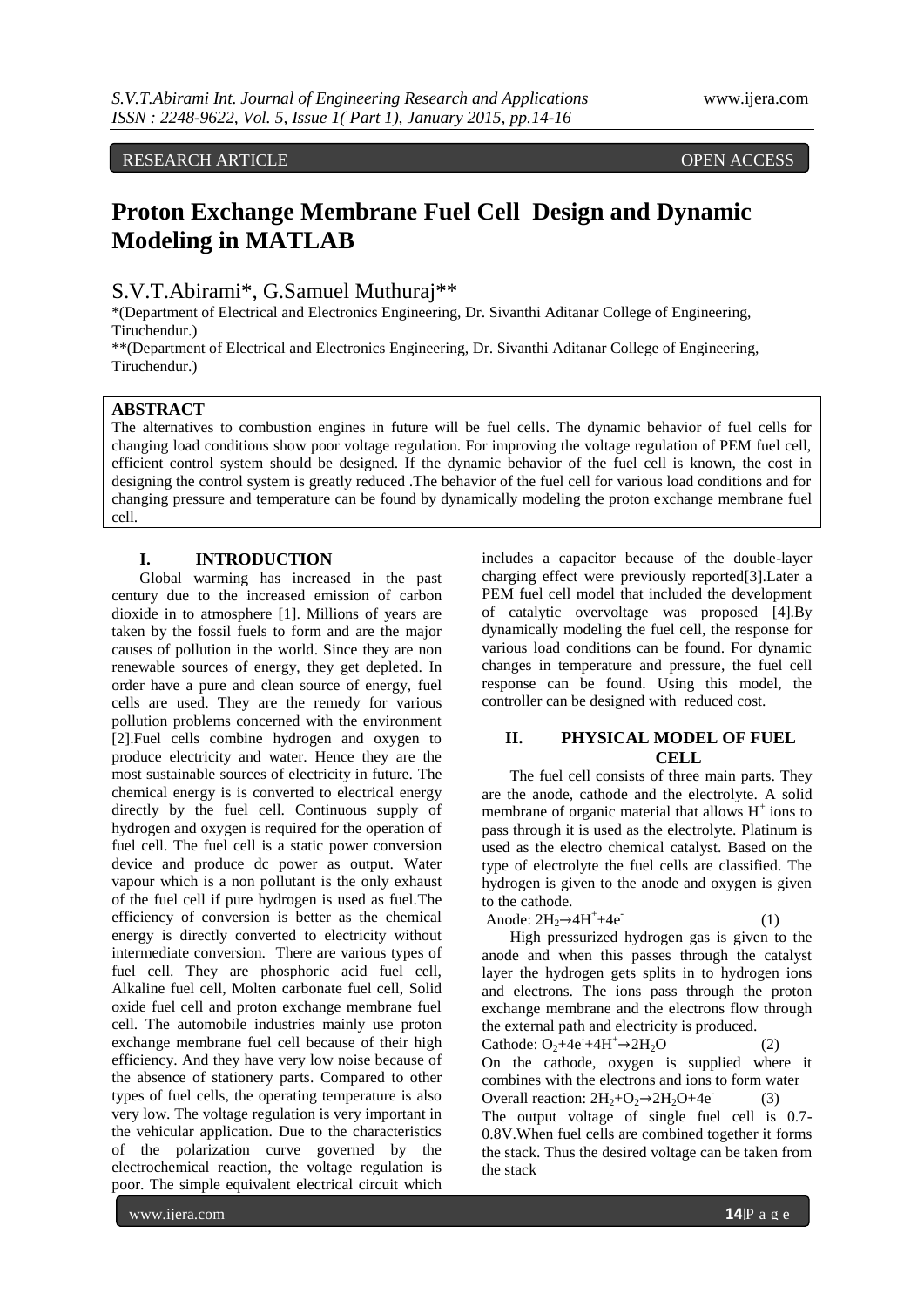

Figure1:Simplified representation of fuel cell

#### **III. MODELLING**

In order to obtain the performance of the fuel cell it is modeled dynamically. The output voltage of the PEM fuel cell is given by the following [5]

$$
V_f = V_n - V_a - V_o - V_c \tag{4}
$$

- $V_f$  Fuel cell output voltage (V)
- $V_n$  Nernst voltage (V)<br>  $V_a$  Activation voltage
- $V_a$  Activation voltage loss (V)<br>  $V_o$  Ohmic voltage loss (V)
- $V_o$  Ohmic voltage loss (V)<br> $V_c$  Concentration voltage loss
- Concentration voltage loss (V)

#### 2.1 ACTIVATION LOSS:

The electron transfer process is limited by the activation energy. Inorder to emit adequate number of electrons specific amount of activation energy is required. This activation energy is supplied by the output of the cell resulting in activation loss.Efficient catalyst like platinum can be used to reduce this loss.

 $V_n = 1.229 + (T-298)(-2.302 \times 10^{-4}) + 4.308 \times 10^{-5}$  T ln  $(PH_2PO_2^{1/2})$ <br>T Temp  $\binom{1/2}{2}$  (5)

- Temperature of operation  $(K)$
- PH<sub>2</sub> Partial pressure of hydrogen (bar)
- $PO<sub>2</sub>$  Partial pressure of oxygen (bar)

$$
V_a = A \ln(i/i_0) \tag{6}
$$

$$
A = \frac{RT}{2\alpha F} \tag{7}
$$

- i Actual cell current density  $(A/cm<sup>2</sup>)$
- $i_0$  Exchange current density  $(A/cm^2)$
- R Universal Gas Constant (J/(mol\*K))
- ∝ Charge transfer coefficient
- F Faraday's Constant (C/mol)



Figure 2:  $V_a$  with respect to current density

#### 2.2 RESISTANCE LOSS:

In the case of large current there will be contribution from internal resistance which is due to resistance offered by the electrolyte and contact resistance between electrode and electrolyte. This loss can be reduced by using electrolyte of high conductivity.

$$
V_o = i \times (R_e + R_p) \tag{8}
$$

- R<sub>e</sub> Resistance produced by the membrane to the flow of electrons (ohm)
- $R_p$  Resistance produced by the membrane to proton flow (ohm)

$$
I
$$
 Actual cell current density ( $A/cm^2$ )

$$
R_p = \frac{L}{\pi}
$$

σA (9) L Electrolyte thickness (cm)

 $\sigma$  Conductivity (mho/cm)



Figure 3:  $V_0$  with respect to current density

## 2.3 CONCENTRATION LOSS

This is due to the slow diffusion of reactants through the porous electrode and due to slow diffusion of ions in the electrolyte.This loss can be reduced by increasing conductivity of the electrolyte and the operating temperature of the cell.

$$
V_c = -B\ln[1-(i/i_{max})]
$$
 (10)

www.ijera.com **15**|P a g e